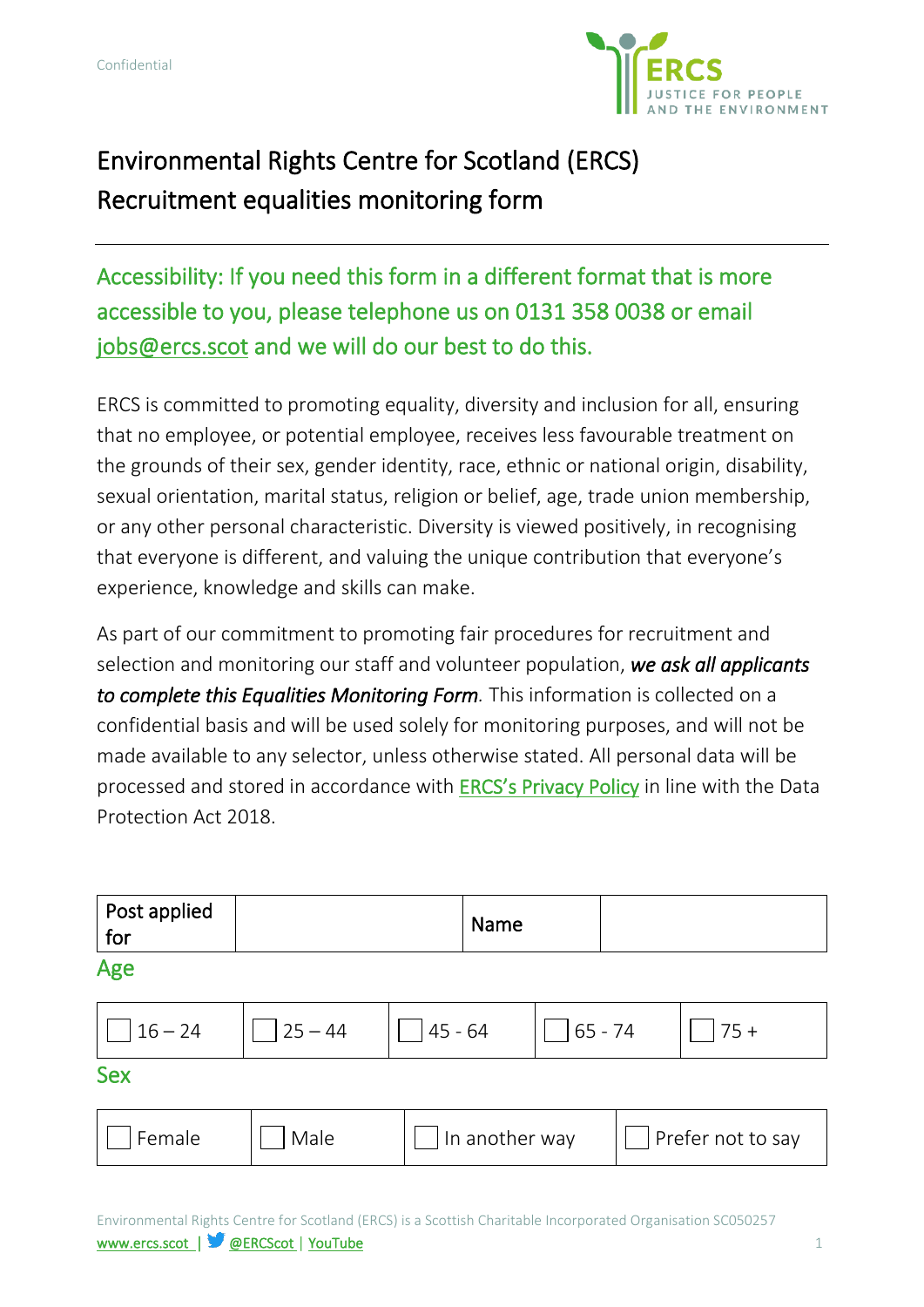### Gender



#### How do you describe your gender?

#### If you describe your sex or gender in another way, please write in:

…………………

#### Do you consider yourself to be trans or have a trans history?

(Trans is a term used to describe people whose gender is not the same as the sex they were registered at birth)

### **Disability**

The Equality Act 2010 defines disability as 'a physical or mental impairment' which has a substantial and long-term adverse effect on the ability to carry out normal day-to-day *activities*.

This may include dyslexia, autism, multiple sclerosis, blindness, partial sightedness, a long-term health condition and other examples. We encourage you to refer to [this resource for more information.](https://www.citizensadvice.org.uk/law-and-courts/discrimination/protected-characteristics/what-counts-as-disability/)

#### Do you consider yourself to be disabled under the Equality Act 2010 definition?



Beyond the Equality Act, we support the Social Model for disability, and recognise that people are disabled by barriers people experience in all areas of life, including the workplace.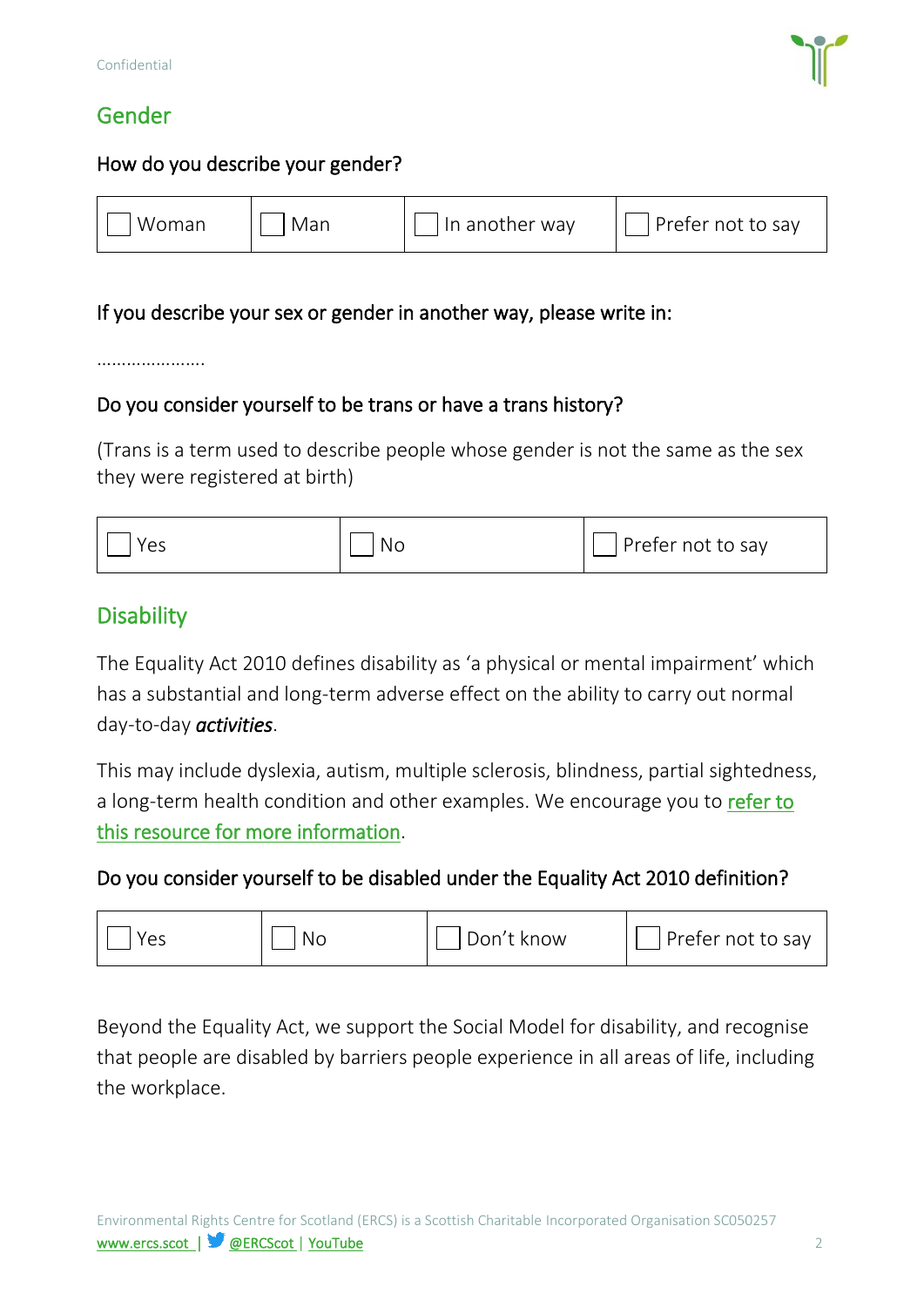

# **Ethnicity**

Please choose ONE section in the table below, then tick ONE box which best describes your ethnic group or background, or describe your ethnicity in the space provided. Categories are based on Scotland's 2022 Census, listed in alphabetical order.

| African, Scottish African,                                  | Asian, Scottish Asian or                                                                 | <b>Caribbean or Black</b>                                                                                                  |  |
|-------------------------------------------------------------|------------------------------------------------------------------------------------------|----------------------------------------------------------------------------------------------------------------------------|--|
| or British African                                          | <b>British Asian</b>                                                                     |                                                                                                                            |  |
| Please write in (for<br>example, Nigerian,<br>Somali):      | Indian<br>Pakistani<br>Bangladeshi<br>Any other Asian<br>background, please write<br>in: | Please write in (for<br>example, Scottish<br>Caribbean, Black<br>Scottish):                                                |  |
|                                                             |                                                                                          |                                                                                                                            |  |
| Mixed or multiple ethnic<br>groups<br>Any mixed or multiple | Other ethnic group<br>Arab, Scottish Arab or                                             | White<br>Scottish                                                                                                          |  |
| ethnic groups, please<br>write in:                          | <b>British Arab</b><br>Other, please write in (for<br>example, Sikh, Jewish):            | Other British<br>Gypsy / Traveller<br>Roma<br>Showman /<br>Showwoman<br>Any other white<br>background, please write<br>in: |  |